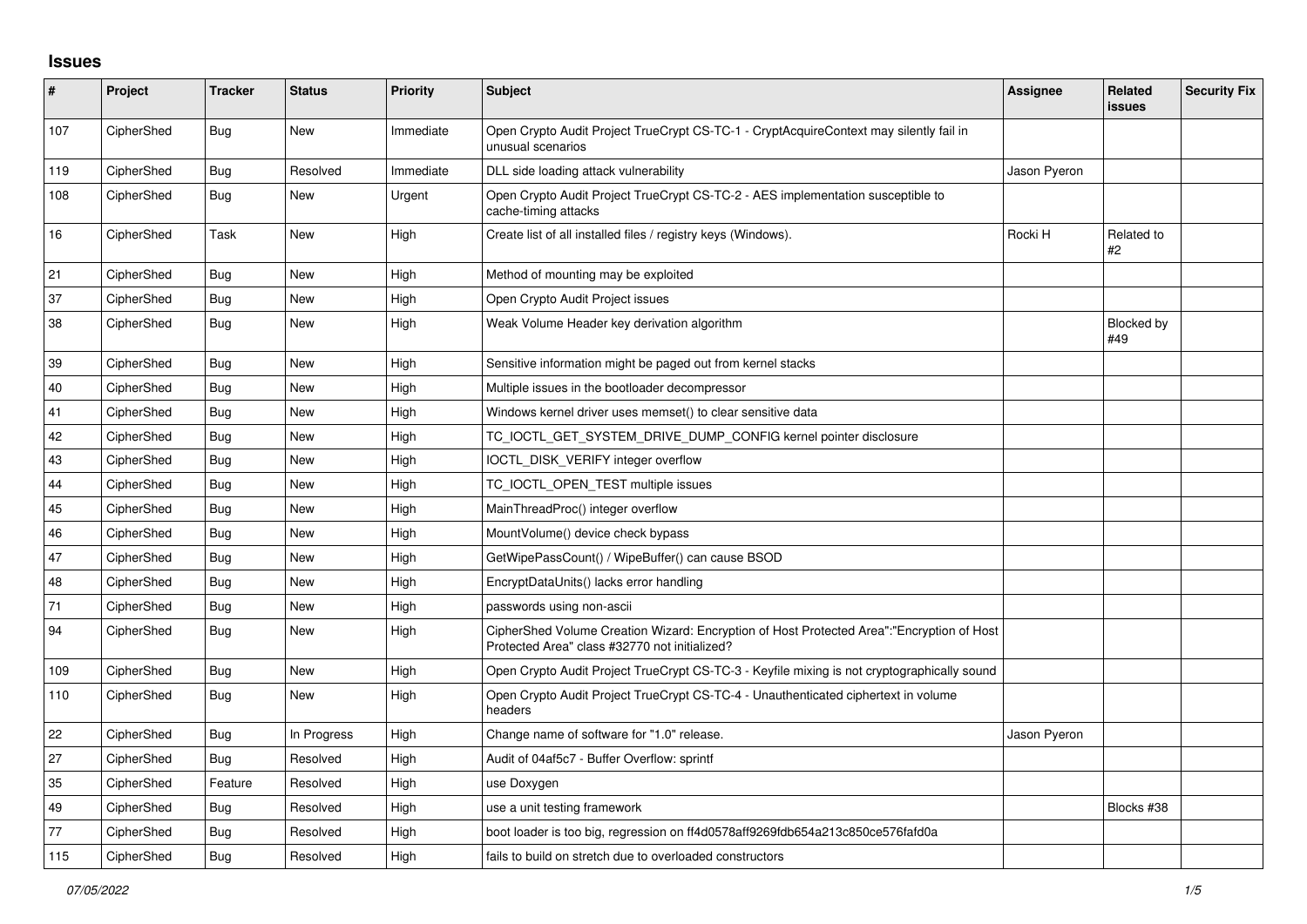| $\vert$ #      | Project    | <b>Tracker</b> | <b>Status</b> | <b>Priority</b> | Subject                                                    | <b>Assignee</b>                    | <b>Related</b><br>issues                                  | <b>Security Fix</b> |
|----------------|------------|----------------|---------------|-----------------|------------------------------------------------------------|------------------------------------|-----------------------------------------------------------|---------------------|
| 117            | CipherShed | <b>Bug</b>     | Resolved      | High            | Failure to function when compiled with GCC 5               |                                    |                                                           |                     |
| $\mathbf{1}$   | CipherShed | Task           | New           | Normal          | Detailed review of Windows constant strings                | Paweł<br>Zegartowski               | Related to<br>#2                                          |                     |
| $\overline{c}$ | CipherShed | Task           | <b>New</b>    | Normal          | Upgrade installer to uninstall TrueCrypt                   |                                    | Related to<br>#1, Related<br>to #13,<br>Related to<br>#16 |                     |
| 3              | CipherShed | Task           | <b>New</b>    | Normal          | Finish initial bitmaps and icons                           |                                    |                                                           |                     |
| 4              | CipherShed | Task           | <b>New</b>    | Normal          | Get Windows executable signing key                         | <b>Bill Cox</b>                    |                                                           |                     |
| 5              | CipherShed | Task           | New           | Normal          | Linux build, installer, VM                                 | Kyle Marek                         | Related to<br>#50                                         |                     |
| 6              | CipherShed | Task           | New           | Normal          | Windows build, installer, VM                               | <b>Bill Cox</b>                    |                                                           |                     |
| 7              | CipherShed | Task           | <b>New</b>    | Normal          | Mac build, installer, VM                                   | Jason Pyeron                       |                                                           |                     |
| $\overline{8}$ | CipherShed | Task           | New           | Normal          | Get graphics artist to work on artwork, icons              |                                    |                                                           |                     |
| 9              | CipherShed | Task           | New           | Normal          | Create check-list of features to be tested                 | Pier-Luc Caron<br><b>St-Pierre</b> |                                                           |                     |
| $13$           | CipherShed | Task           | <b>New</b>    | Normal          | List of all version numbers                                | Rocki H                            | Related to<br>#2                                          |                     |
| 14             | CipherShed | Bug            | New           | Normal          | Fixes urls in ui (/applink? links)                         |                                    | Related to<br>#25                                         |                     |
| 15             | CipherShed | Task           | New           | Normal          | Create Gnu Info page                                       | Eugene Wang                        | Related to<br>#12                                         |                     |
| 17             | CipherShed | Task           | New           | Normal          | Create debian packaging                                    |                                    |                                                           |                     |
| 18             | CipherShed | Task           | <b>New</b>    | Normal          | Create rpm packaging                                       |                                    |                                                           |                     |
| 19             | CipherShed | Task           | <b>New</b>    | Normal          | Create pkgbuild for arch                                   |                                    |                                                           |                     |
| 20             | CipherShed | Task           | <b>New</b>    | Normal          | Create dmg for os x                                        |                                    |                                                           |                     |
| 23             | CipherShed | <b>Bug</b>     | New           | Normal          | Windows 8 / 8.1 Fast Startup                               | Rocki H                            |                                                           |                     |
| 24             | CipherShed | Task           | <b>New</b>    | Normal          | Add Windows 8 / Server 2012                                | Rocki H                            |                                                           |                     |
| 25             | CipherShed | Task           | New           | Normal          | Broken applinks                                            |                                    | Related to<br>#14                                         |                     |
| 26             | CipherShed | Bug            | New           | Normal          | Large External Drive Support on Mac (>512byte sector size) |                                    |                                                           |                     |
| 31             | CipherShed | <b>Bug</b>     | New           | Normal          | there is duplicate code for password character checking    | Jason Pyeron                       | Related to<br>#30                                         |                     |
| 32             | CipherShed | Feature        | <b>New</b>    | Normal          | truecrypt.ch ideas thread                                  |                                    |                                                           |                     |
| 33             | CipherShed | Feature        | New           | Normal          | windows comamnd line volume creation                       |                                    |                                                           |                     |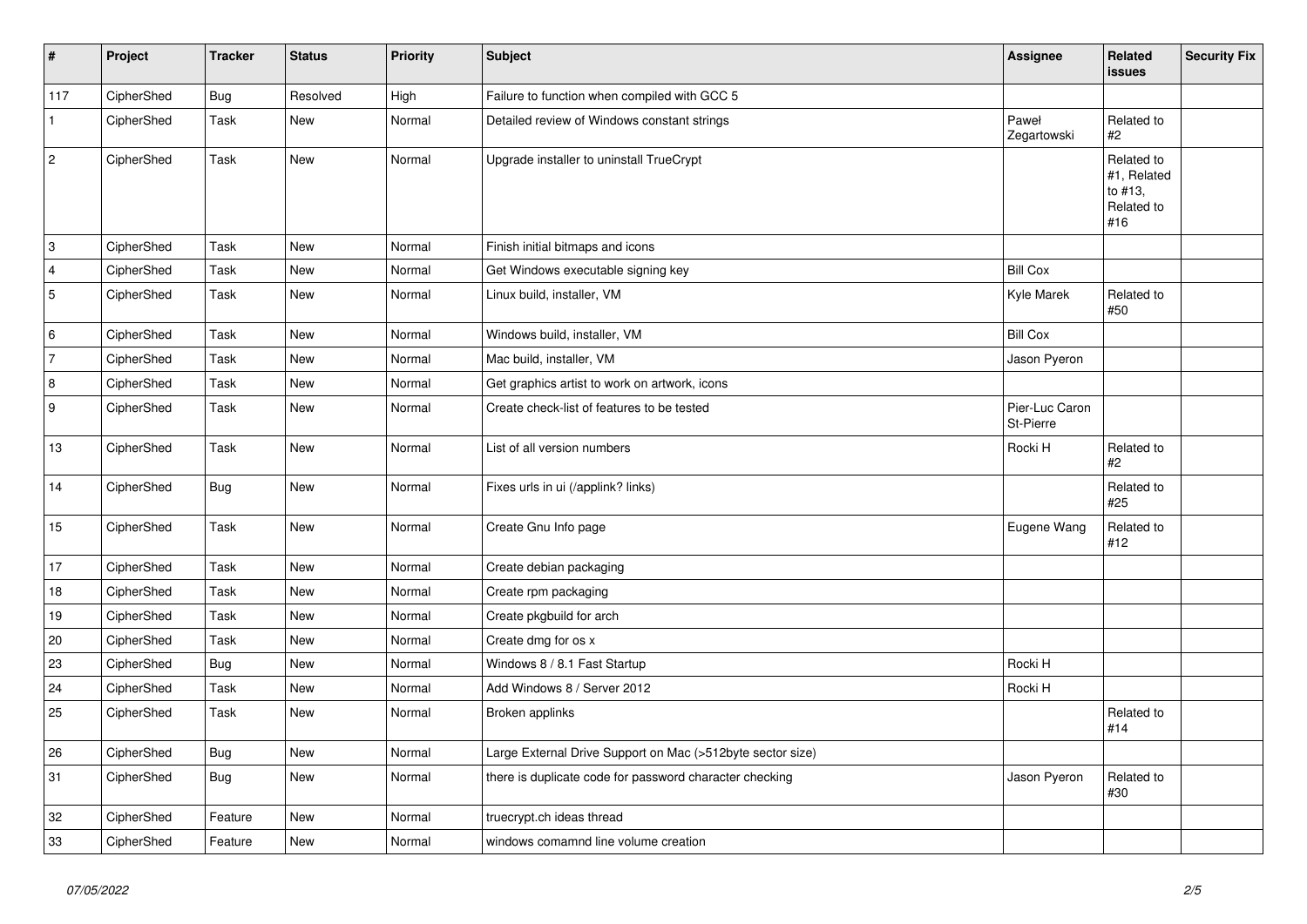| #  | Project    | <b>Tracker</b> | <b>Status</b> | Priority | <b>Subject</b>                                                                                           | <b>Assignee</b> | Related<br>issues | <b>Security Fix</b> |
|----|------------|----------------|---------------|----------|----------------------------------------------------------------------------------------------------------|-----------------|-------------------|---------------------|
| 34 | CipherShed | Feature        | New           | Normal   | windows mount point support                                                                              |                 | Related to<br>#60 |                     |
| 36 | CipherShed | Feature        | New           | Normal   | support multiple actors to open an encrypted volume                                                      |                 |                   |                     |
| 50 | CipherShed | Feature        | New           | Normal   | Linux FDE                                                                                                |                 | Related to<br>#5  |                     |
| 57 | CipherShed | Feature        | <b>New</b>    | Normal   | Skein support                                                                                            |                 |                   |                     |
| 60 | CipherShed | Feature        | New           | Normal   | Enhanced UX - shell extension for container management                                                   |                 | Related to<br>#34 |                     |
| 61 | CipherShed | Feature        | <b>New</b>    | Normal   | optionally support TPM                                                                                   |                 |                   |                     |
| 62 | CipherShed | Feature        | New           | Normal   | Administrative Configuration for Enterprise IT                                                           |                 |                   |                     |
| 63 | CipherShed | <b>Bug</b>     | New           | Normal   | 64 bit gui on 64 bit systems                                                                             |                 | Related to<br>#65 |                     |
| 64 | CipherShed | Task           | New           | Normal   | Rewrite or remove LongReverse in Common/Dlgcode.c                                                        |                 |                   |                     |
| 65 | CipherShed | Feature        | New           | Normal   | pure 64 bit version for windows                                                                          |                 | Related to<br>#63 |                     |
| 66 | CipherShed | Feature        | New           | Normal   | provide robust API for usermode interaction with kernel driver                                           |                 |                   |                     |
| 67 | CipherShed | Feature        | <b>New</b>    | Normal   | print a backup                                                                                           |                 |                   |                     |
| 70 | CipherShed | Feature        | New           | Normal   | track git info in build                                                                                  |                 |                   |                     |
| 72 | CipherShed | <b>Bug</b>     | New           | Normal   | The installation fails, but a message (from windows?) says it succeeds and asks if you want<br>to reboot |                 |                   |                     |
| 73 | CipherShed | Bug            | New           | Normal   | Truecrypt icon showing in taskbar                                                                        |                 |                   |                     |
| 74 | CipherShed | <b>Bug</b>     | <b>New</b>    | Normal   | Hardcoded Build date in Help->About window                                                               |                 |                   |                     |
| 76 | CipherShed | <b>Bug</b>     | New           | Normal   | MakeSelfExtractingPackage used in CI cannot have dialog boxes                                            |                 |                   |                     |
| 78 | CipherShed | Bug            | New           | Normal   | update the ciphershed.org website, automatically                                                         |                 |                   |                     |
| 81 | CipherShed | Feature        | <b>New</b>    | Normal   | Decrypt System drive via commandline                                                                     |                 |                   |                     |
| 82 | CipherShed | Feature        | New           | Normal   | add sparse file detection to non-windows versions                                                        |                 |                   |                     |
| 83 | CipherShed | <b>Bug</b>     | New           | Normal   | deduplicate file names                                                                                   |                 |                   |                     |
| 84 | CipherShed | <b>Bug</b>     | New           | Normal   | wcsncpy is subject to buffer overflow                                                                    |                 |                   |                     |
| 85 | CipherShed | <b>Bug</b>     | New           | Normal   | Digcode.c is 9917 lines long, split it up                                                                |                 |                   |                     |
| 88 | CipherShed | <b>Bug</b>     | New           | Normal   | smart card support for containers                                                                        |                 |                   |                     |
| 89 | CipherShed | Feature        | New           | Normal   | Support the Common Criteria Collaborative Protection Profile for Full Disk Encryption                    |                 |                   |                     |
| 90 | CipherShed | Feature        | New           | Normal   | cipher setting preference file                                                                           |                 |                   |                     |
| 91 | CipherShed | Feature        | New           | Normal   | use linked libraries in kernel driver to isolate logical units and later support plugins                 |                 |                   |                     |
| 92 | CipherShed | Feature        | New           | Normal   | allow change of cipher/key on encrypted container without decrypting                                     |                 |                   |                     |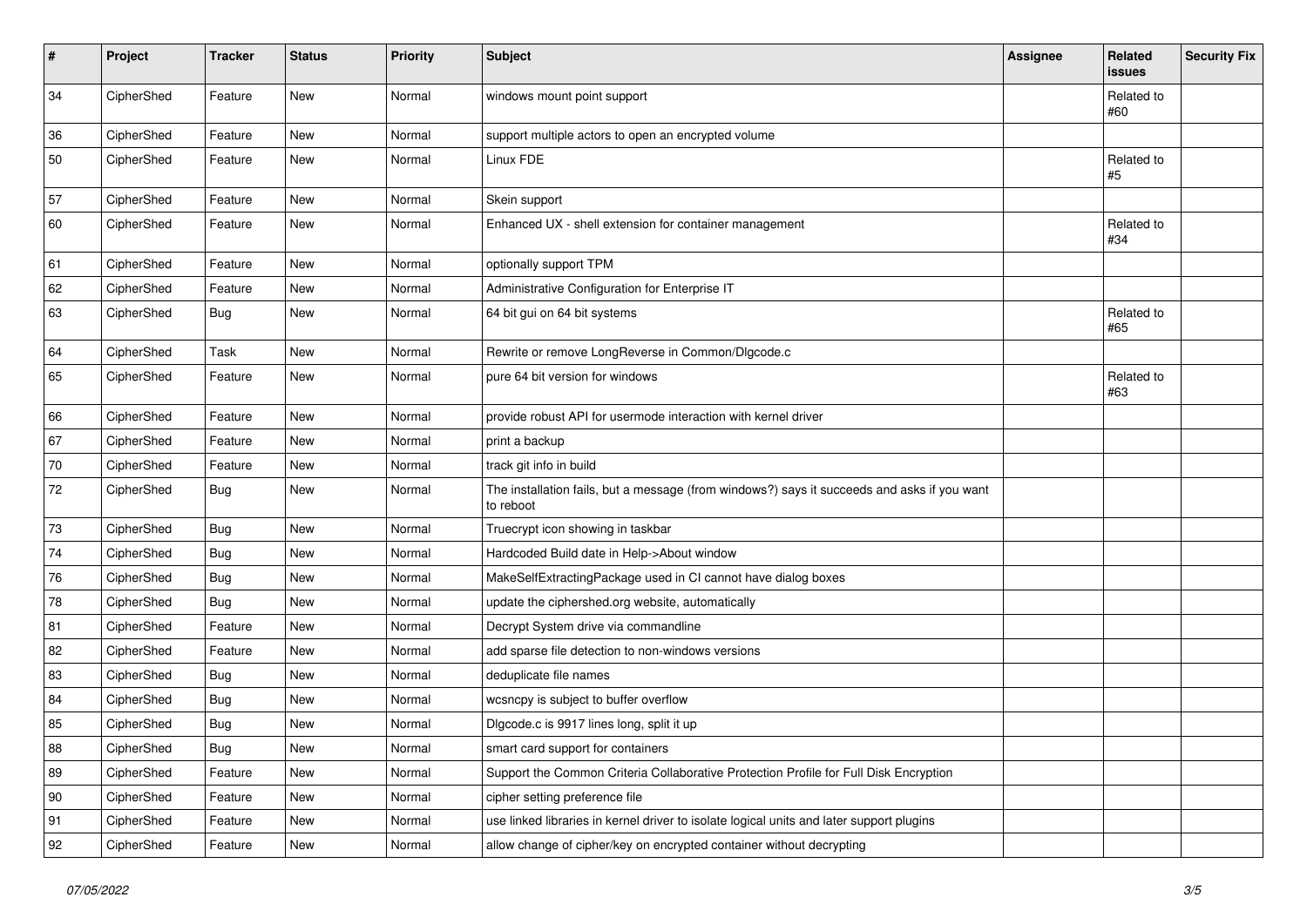| #   | Project    | <b>Tracker</b> | <b>Status</b> | <b>Priority</b> | <b>Subject</b>                                                                                | Assignee      | Related<br>issues | <b>Security Fix</b> |
|-----|------------|----------------|---------------|-----------------|-----------------------------------------------------------------------------------------------|---------------|-------------------|---------------------|
| 93  | CipherShed | Feature        | New           | Normal          | support "quick" encrypt for new media (especially flash/SSD)                                  |               |                   |                     |
| 95  | CipherShed | <b>Bug</b>     | New           | Normal          | Platform/SystemException.h and Common/Exception.h define the same class/struct                |               |                   |                     |
| 96  | CipherShed | Feature        | New           | Normal          | installer to incorporate a post-installation quick-start wizard                               |               |                   |                     |
| 97  | CipherShed | Feature        | New           | Normal          | Suggestion 1 - Do not use unknown terminology                                                 | Niklas Lemcke |                   |                     |
| 98  | CipherShed | Feature        | New           | Normal          | Suggestion 2 - Do not misuse native UI controls                                               | Niklas Lemcke |                   |                     |
| 99  | CipherShed | Feature        | <b>New</b>    | Normal          | Suggestion 3-Separate required and optional input parameters                                  |               |                   |                     |
| 100 | CipherShed | Feature        | New           | Normal          | Suggestion 4-Display the consequences of an action immediately (Immediacy of<br>consequences) |               |                   |                     |
| 102 | CipherShed | Feature        | New           | Normal          | support for serial console in bootloader                                                      |               |                   |                     |
| 111 | CipherShed | <b>Bug</b>     | New           | Normal          | ui does not show free drives below c: e.g. A: or B:                                           | Niklas Lemcke |                   |                     |
| 114 | CipherShed | Task           | New           | Normal          | Real, unified makefiles                                                                       | Kyle Marek    |                   |                     |
| 116 | CipherShed | <b>Bug</b>     | <b>New</b>    | Normal          | create an option for private/global volume mounting                                           |               |                   |                     |
| 118 | CipherShed | Bug            | New           | Normal          | upgrading truecrpyt fails if truecrypt is pinned to the taskbar                               |               |                   |                     |
| 121 | CipherShed | Feature        | New           | Normal          | Support "not" burning CD on encrypting disk operation                                         |               | Related to<br>#68 |                     |
| 122 | CipherShed | Feature        | <b>New</b>    | Normal          | support key escrow                                                                            |               | Related to<br>#68 |                     |
| 123 | CipherShed | Bug            | New           | Normal          | losetup anomaly with OpenSUSE 13.1                                                            |               |                   |                     |
| 124 | CipherShed | Feature        | New           | Normal          | investigate switch to FUDforum from phpBB                                                     |               |                   |                     |
| 12  | CipherShed | Task           | In Progress   | Normal          | <b>Write Documentation</b>                                                                    | Eugene Wang   | Related to<br>#15 |                     |
| 51  | CipherShed | Bug            | In Progress   | Normal          | <b>GUID Partition Table (GPT)</b>                                                             | Jason Pyeron  | Related to<br>#55 |                     |
| 55  | CipherShed | Bug            | In Progress   | Normal          | Unified Extensible Firmware Interface (UEFI)                                                  | Jason Pyeron  | Related to<br>#51 |                     |
| 28  | CipherShed | <b>Bug</b>     | Resolved      | Normal          | Audit of 04af5c7 - Buffer Overflow: strcat                                                    |               |                   |                     |
| 29  | CipherShed | <b>Bug</b>     | Resolved      | Normal          | Audit of 04af5c7 - Buffer Overflow: strcpy                                                    | Jason Pyeron  |                   |                     |
| 30  | CipherShed | Bug            | Resolved      | Normal          | Allowed character description is wrong                                                        |               | Related to<br>#31 |                     |
| 86  | CipherShed | Bug            | Resolved      | Normal          | Make ciphershed window titlebars different                                                    |               |                   |                     |
| 101 | CipherShed | Bug            | Resolved      | Normal          | boot loader password prompt takes 100% cpu in VM                                              |               |                   |                     |
| 112 | CipherShed | Bug            | Resolved      | Normal          | uninstall on windows does not list version info                                               |               |                   |                     |
| 113 | CipherShed | Bug            | Resolved      | Normal          | remove the donate screen from the installer                                                   |               |                   |                     |
| 125 | CipherShed | <b>Bug</b>     | Resolved      | Normal          | Makefile for bootloader fails on case sensitive filesystem                                    |               |                   |                     |
| 126 | CipherShed | Bug            | Resolved      | Normal          | VS launcher breaks if using multiple VS and the default is not the one for CS                 |               |                   |                     |